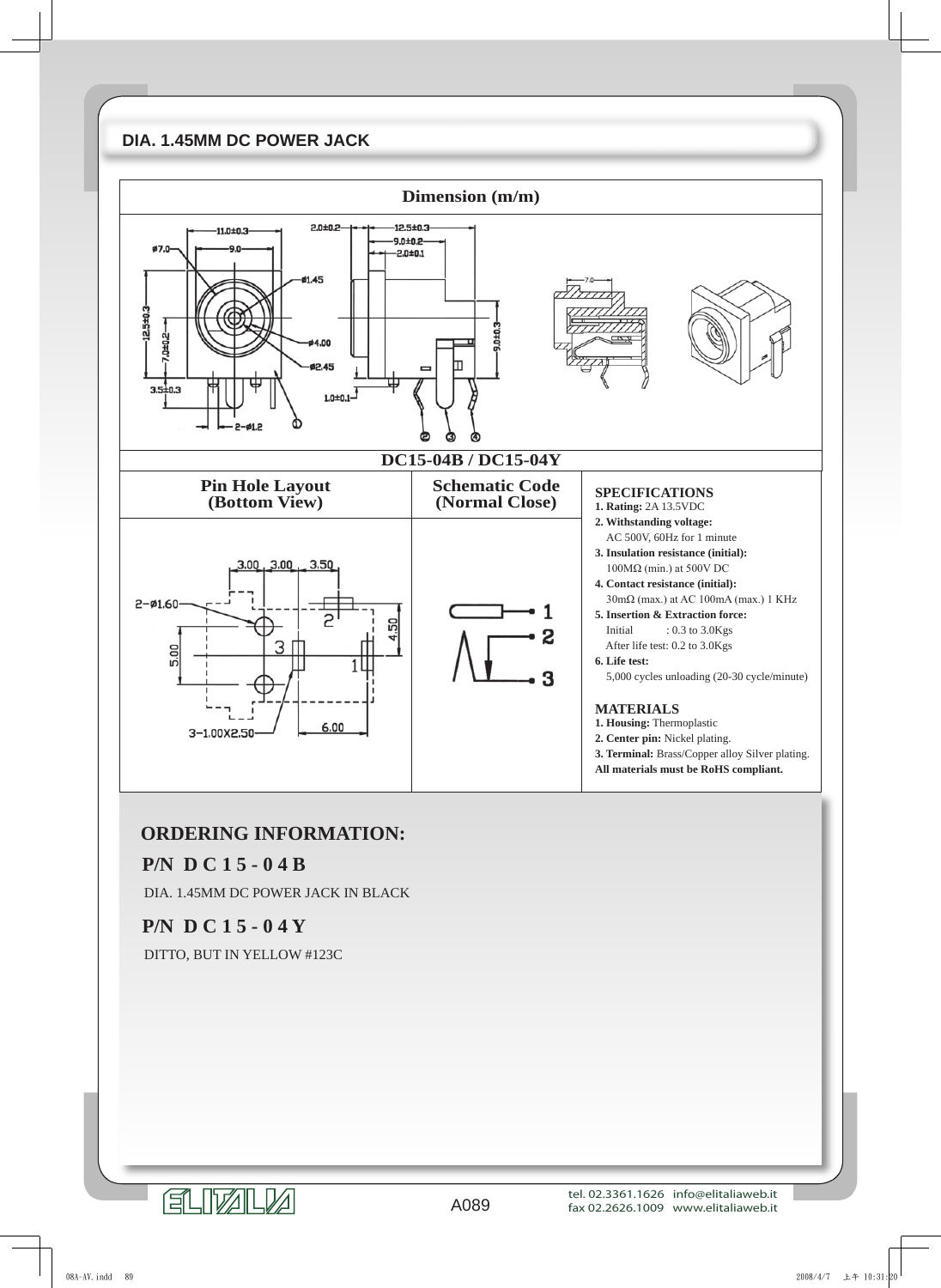## **DIA. 1.5MM DC POWER JACK (1)**



## **P/N D C 1 5 - 0 1**

DIA. 1.50MM DC POWER JACK

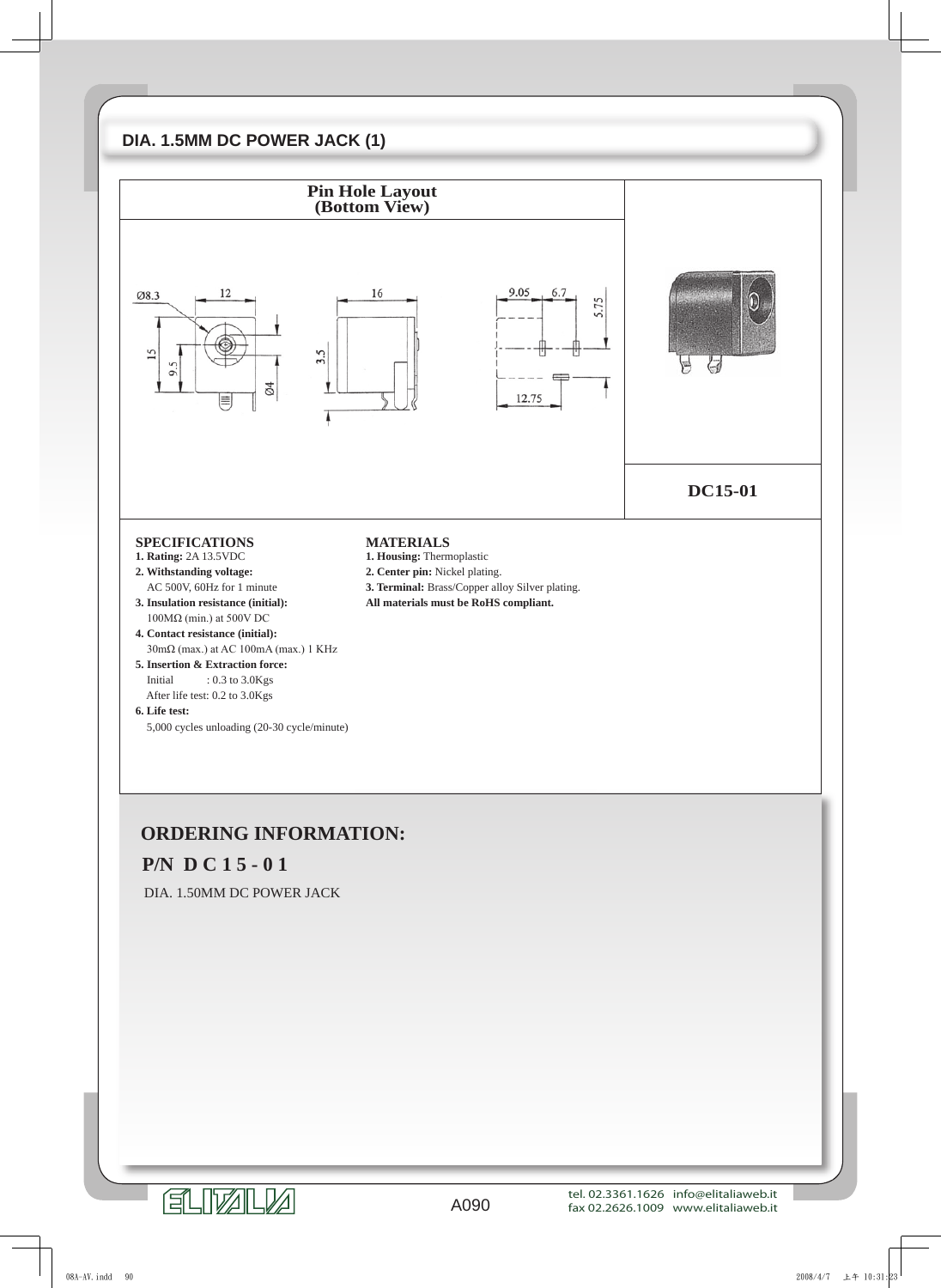# **DIA. 1.5MM DC POWER JACK (2)**



## **ORDERING INFORMATION:**

#### **P/N D C 1 5 - 0 2**

DIA. 1.5MM DC POWER JACK